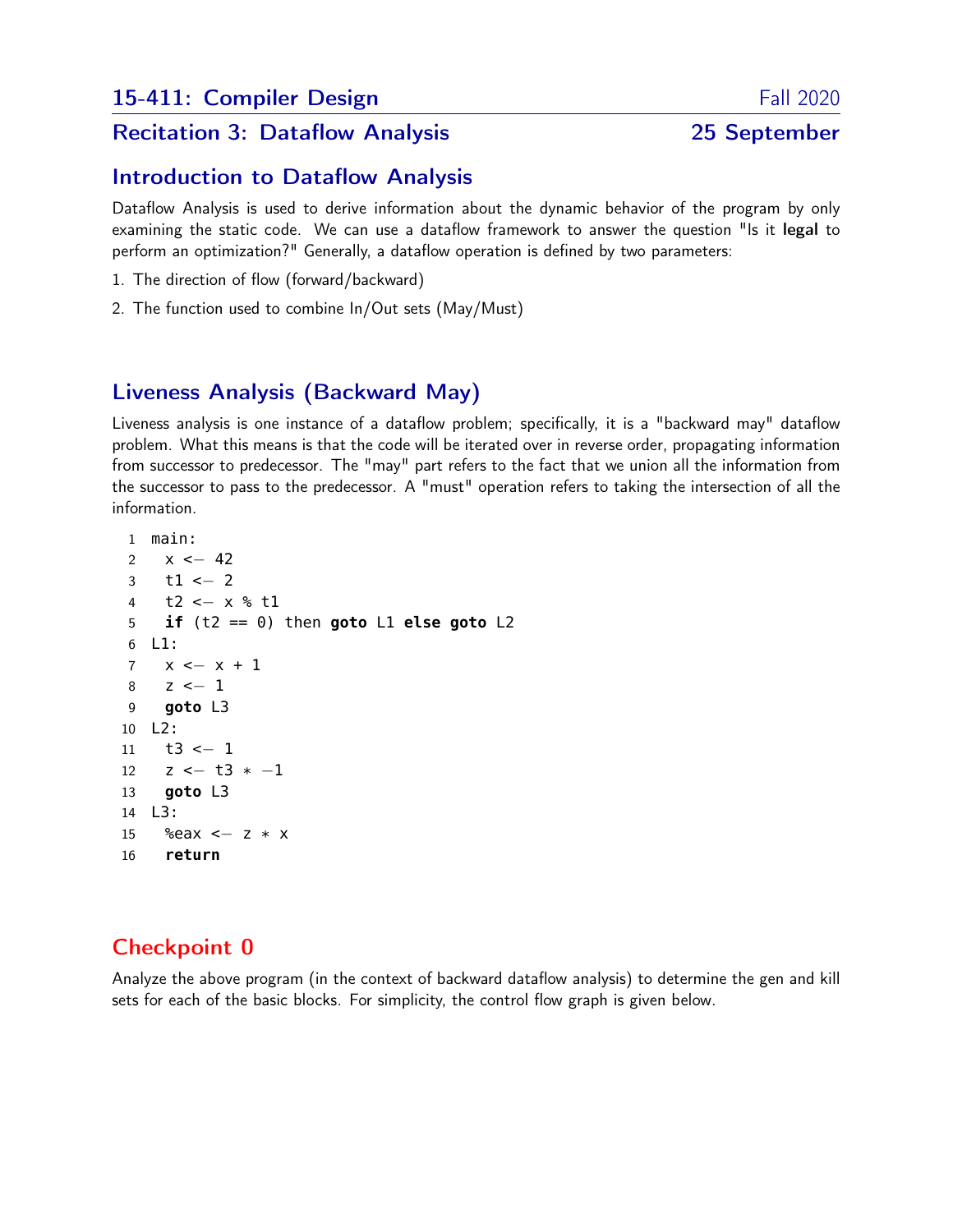

#### Solution:

| main: $gen: {}$ },             |                                             | $kill: \{x, t1, t2\}$ |  |  |
|--------------------------------|---------------------------------------------|-----------------------|--|--|
| $L1: \text{gen}: \{ \{x \},\}$ |                                             | $kill: \{x, z\}$      |  |  |
|                                | L2: gen: $\{\}$ , kill: $\{z, t3\}$         |                       |  |  |
|                                | L3: $gen: \{\}x, z\}, \text{kill}: \{eax\}$ |                       |  |  |

# Worklist Algorithm

The worklist algorithm is the standard way to perform dataflow analysis on a program's CFG. The template remains the same for forward and backward analysis, as well as may versus must. The following algorithm is for backwards may dataflow:

```
In(s) = Empty set for all s
Worklist = all statements (ideally in postorder traversal order)
while Worklist is not empty {
   take some s from Worklist
   Out(s) = union In(s') for all s', successor of s
   temp = Gen(s) union (Out(s) - Kill(s))if (temp != In(s)) {
      In(s) = tempWorklist = Worklist union (all predecessors of s)
  }
}
```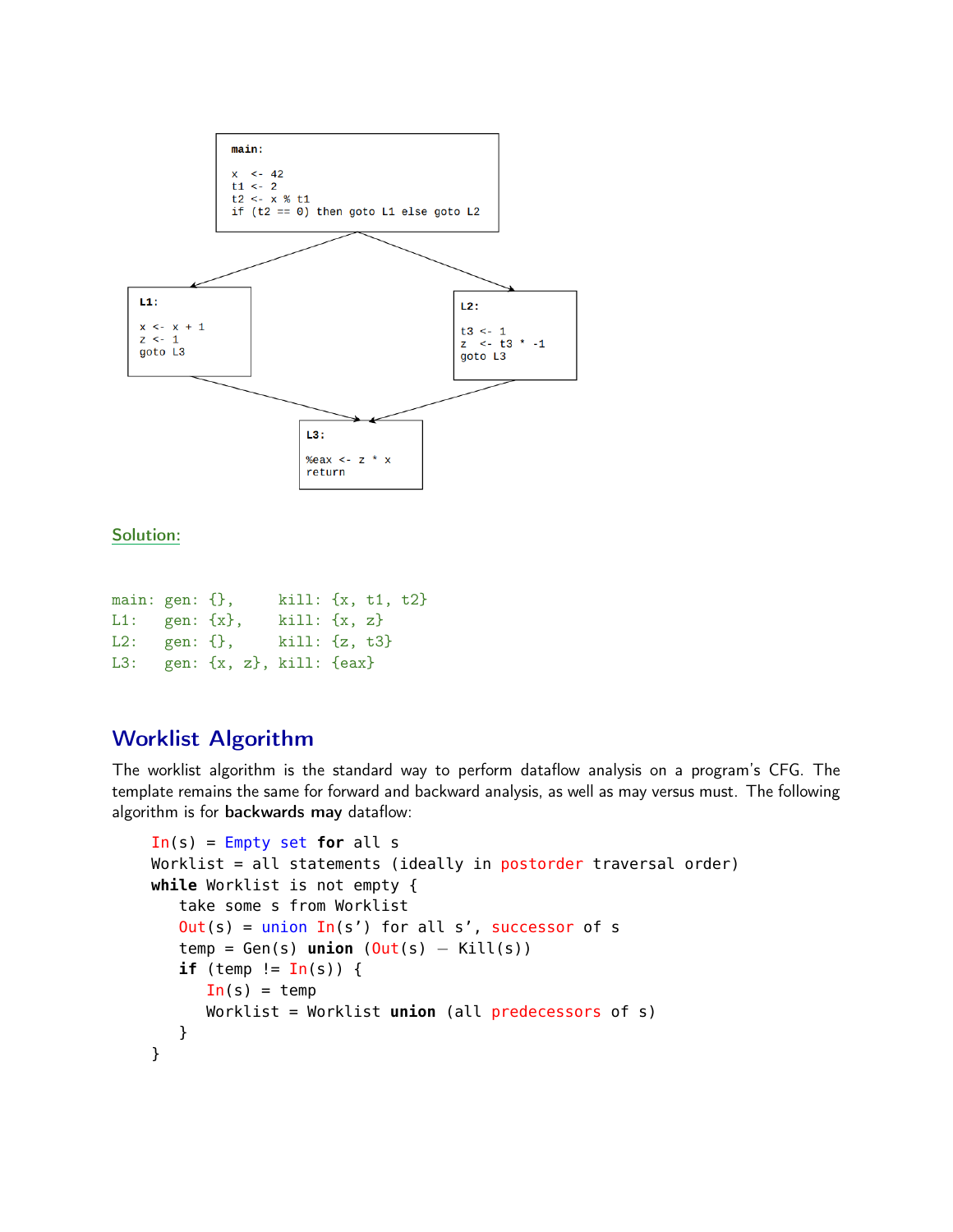Key:

Red - Things to toggle for backward/forward flow ( $\ln >$  Out, successor -> predecessor, postorder -> reverse postorder, etc)

Blue - Things to toggle for may/must functions (union  $\rightarrow$  intersect, empty set  $\rightarrow$  all facts)

## Checkpoint 1

Perform backward may analysis on these blocks to determine the In and Out sets for each basic block.

#### Solution:

main: in:  $\{\}$ , out:  $\{x\}$ L1: in:  $\{x\}$ , out:  $\{x, z\}$ L2: in:  $\{x\}$ , out:  $\{x, z\}$ L3: in:  $\{x, z\}$ , out:  $\{\}\$ 

### Checkpoint 2

Finally, deconstruct the In and Out sets for each block to calculate the Live In and Live Out sets at each line

#### Solution:

```
main:
Line 2: in: \{\}, out: \{x\}Line 3: in: \{x\}, out: \{x, t1\}Line 4: in: \{x, t1\}, out: \{x, t2\}Line 5: in: \{x, t2\}, out: \{x\}L1:
Line 7: in: \{x\}, out: \{x\}Line 8: in: \{x\}, out: \{x, z\}Line 9: in: \{x, z\}, out: \{x, z\}L2:Line 11: in: {x}, out: {x}, t3}
                                          Line 12: in: {x, t3}, out: {x, z}
                                          Line 13: in: \{x, z\}, out: \{x, z\}L3:
                                          Line 15: in: {x, z}, out: {eax}
                                          Line 16: in: {eax}, out: {}
```
### Lab 2 Hints

- Construct the CFG by constructing basic blocks from instructions while it is possible to perform dataflow over each instruction as a node, this is significantly slower.
- Optimal worklist ordering for backwards flow is postorder and for forwards flow is reverse postorder (converges faster)
- The L2 Checkpoint input does not have a single designated end instruction. Some inputs have multiple different instructions with no successors. You should consider this when writing your dataflow framework – either by adding an explicit exit basic block, or taking into account multiple exits in your worklist algorithm.